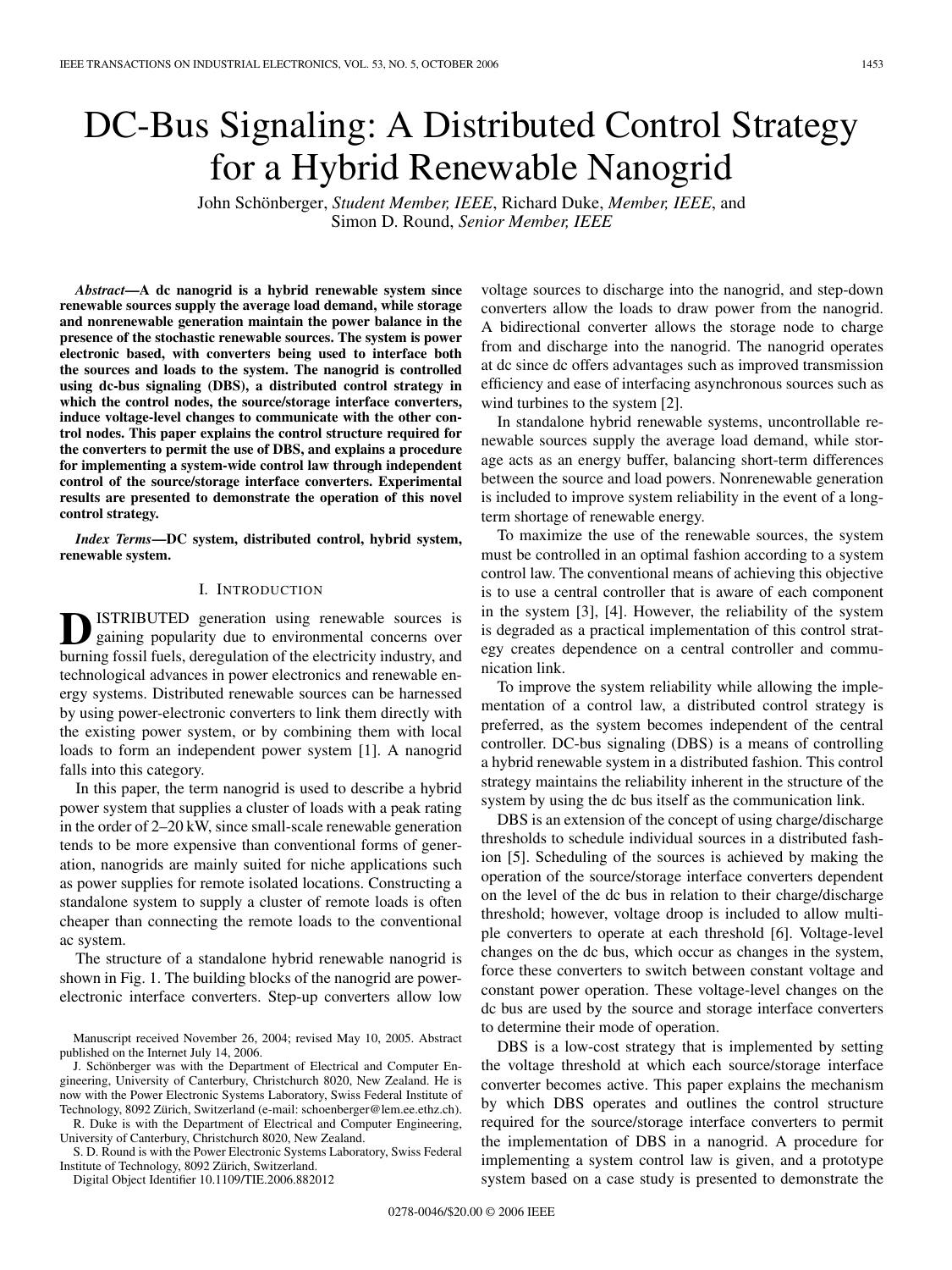

Fig. 1. Structure of a stand-alone hybrid renewable nanogrid.

practicality of the DBS in a system comprising renewable sources, battery storage, and backup generation.

#### II. DBS

The sources in a nanogrid can be controlled in a centralized, decentralized, or distributed fashion. With centralized control, each source is controlled from a single point using a central controller and communication link. A control law can be implemented easily since the central controller is aware of each node in the system, but the reliability of the system is degraded since the system depends on the communication link and controller for correct operation.

On the other hand, with decentralized control, each source operates independently using terminal quantities. Thus, the reliability inherent in the structure of a nanogrid is maintained. The drawback is that, implementing a control law to operate the system in an optimal fashion is impossible, since each node is unaware of the other nodes in the system.

With distributed control, the control function is distributed throughout the network. This strategy improves the reliability of the system over centralized control, since the system can still function if a node fails. Nevertheless, the system is dependent on an external communication link for correct operation.

The control strategy for a nanogrid should ideally maintain the advantages present in the distributed structure of the system while permitting implementation of a control law. None of the above control strategies can achieve both of these goals. Therefore, a hybrid distributed control strategy, DBS, is adopted in a bid to allow the implementation of a control law without the dependence on an external communication link.

As with distributed control, the control function for DBS is distributed among the source controllers that are located throughout the system. However, since the communication between the source controllers takes place over the dc bus rather than an external communication link, the sources are effectively controlled using terminal quantities, as with decentralized control. Thus, the DBS allows the implementation of a distributed control scheme with the same reliability advantages as decentralized control.

Control based on the voltage level of the dc bus has also been proposed to ensure high-priority loads in dc systems enjoy an uninterrupted supply of power under overload conditions [7], [8]. Prioritized load shedding is performed under overload conditions by controlling the loads to shut down at different voltage levels as the bus voltage collapses due to the overload. The main difference between the load shedding based on the voltage level of the dc bus and DBS is that DBS uses the dc-bus voltage for source scheduling, not load shedding. With DBS, the source and storage interface converters operate autonomously based on the voltage level of the dc bus. Each converter is assigned to a voltage threshold to trigger the point at which it begins discharging or charging.

The converters not only respond to the level of the dc bus, but they also change the level of the dc bus, automatically controlling other converters in the system. This autonomous operation is achieved by controlling the converters to exhibit three modes of operation: off, constant voltage, and constant power. Load changes and variations in generator output cause the interface converters to switch between constant voltage and constant power operation, changing the level of the dc bus. The utilization priority of each source is therefore dependent on the discharge/charge thresholds, hence, a control law is implemented by prioritizing these thresholds.

The use of DBS to schedule interface converters supplying power to a nanogrid, or discharging, is illustrated in Fig. 2. The example system, portrayed in Fig. 2(a), comprises a renewable source, a nonrenewable source, and a constant power load. The control law for the system has two operating states to prioritize the utilization of these sources. In state 1, only the renewable source is online, and in state 2, the nonrenewable source comes online. The control law is implemented by assigning the renewable source to discharge at threshold  $V_0$ , and the nonrenewable source to discharge at threshold V1, as shown in Fig. 2(b).

When the load is less than the maximum power point (MPP) of the renewable source, PS1, the renewable source interface converter alone is online. The converter operates in a constant voltage mode, regulating the bus voltage to its discharge threshold,  $V_0$ . The bus voltage decreases slightly as the load current increases due to the voltage-droop characteristic of the converter. Thus, with a load of PL1, the system operates at point A in Fig. 2(b).

When the load exceeds the MPP of the renewable source, increasing to PL2, the renewable source interface converter operates in a constant power mode, limiting its output power to PS1. The bus voltage tends to collapse as the constant power load attempts to consume more power than the system can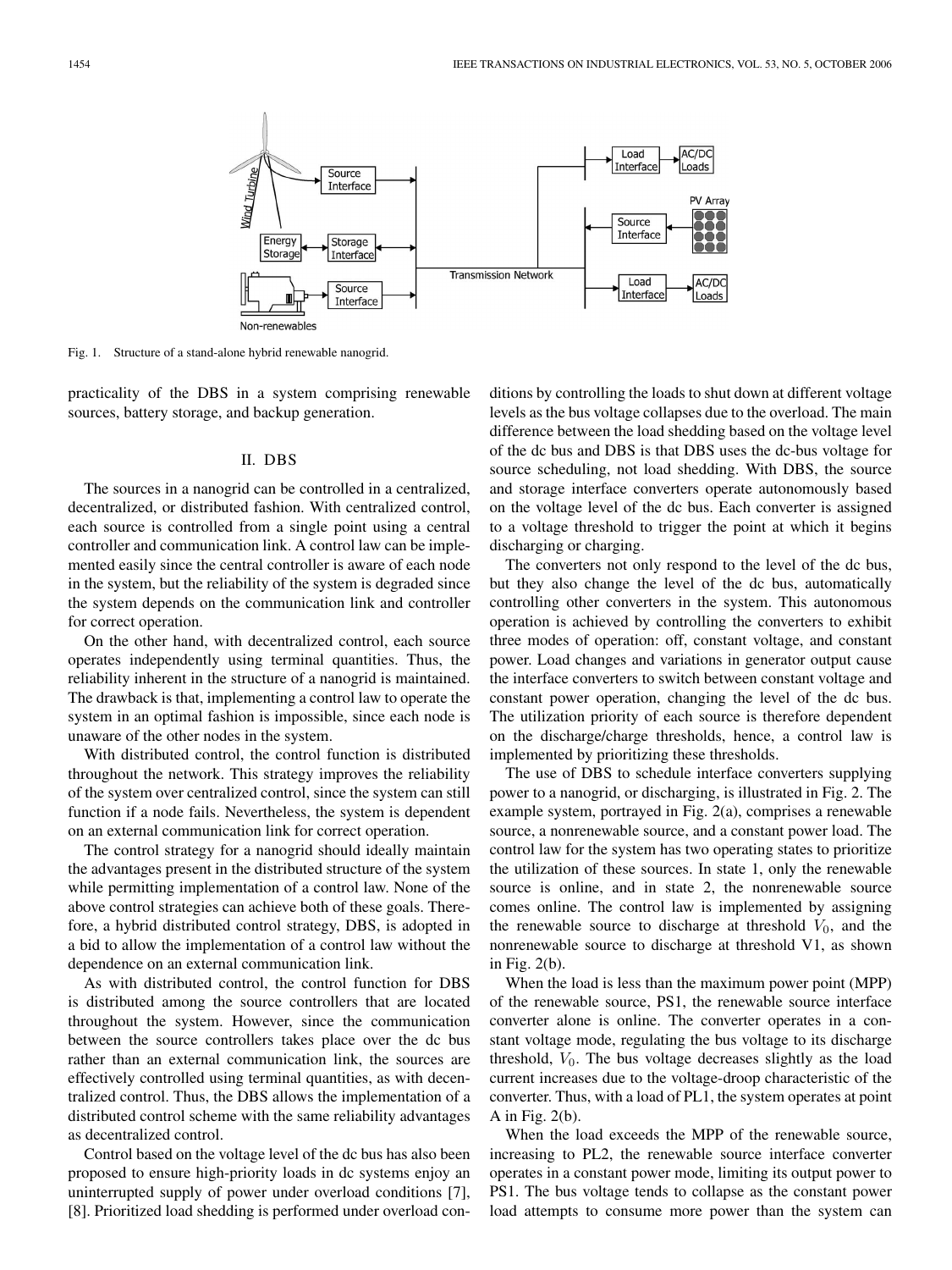

Fig. 2. Discharge scheduling using DBS. (a) System with discharge scheduling. (b) DBS operation—discharge.

provide. The converters' output capacitors temporarily support the dc bus; therefore, the decrease in the bus voltage is given by

$$
V_{\text{bus}}(t) = \sqrt{\frac{2}{C_{\text{bus}}}} \int_0^t (P_{\text{S1}}(t) - P_{\text{L2}}(t)) dt.
$$
 (1)

When the bus voltage decreases to discharge threshold V1, the nonrenewable source interface converter comes online to supply the balance of power. The system now operates at point B.

The use of DBS to schedule the charging action of multiple storage interface converters is accomplished in a similar fashion. Since charging tends to collapse the dc bus, the storage node with the highest priority is assigned to the lowest voltage state. The storage interface converters charge while the bus voltage is above their charge threshold, and turn off when the bus voltage decreases below their charge threshold.

## III. CONVERTER CONTROL STRUCTURE

To permit the use of DBS in a nanogrid, the source/storage interface converters are controlled to exhibit different modes of operation when discharging or charging. The operational mode of each converter is based on the voltage level of the dc bus in relation to its discharge/charge threshold.



Fig. 3. Discharge controller.

#### *A. Discharge Controller*

The source/storage interface converters are designed with three modes of operation when discharging: off, constant voltage, and constant power. Each converter remains off until the bus voltage decreases below its discharge threshold. At this point, the converter comes online, acting as a constant voltage source. Once discharging, if the output power of the source interface exceeds the maximum power output of the source, the converter limits its output power.

The discharge control structure required to implement these modes of operation is shown in Fig. 3. The control structure is two tiered, comprising a fast inner current control loop and a slower outer PI voltage control loop. A dynamic current limit is included between the voltage and current loops. For simplicity, the current loop is not shown since its bandwidth is assumed to be an order of magnitude faster than the bandwidth of the outer control loop.

In constant voltage mode, the PI controller regulates the output voltage of the converter to its discharge threshold by providing a reference current to the inner loop. A voltagedroop characteristic is included in this mode to permit the load current sharing between other source/storage interface converters assigned to the same discharge threshold. The set point for the output voltage is given by

$$
V_o^* = V_n - k \cdot I_o \tag{2}
$$

where  $V_n$  is the discharge threshold of the converter,  $I_o$  is the output current of the converter, and  $k$  is the droop coefficient.

The dynamic current limit is used to implement off and constant power modes. When the bus voltage is above the discharge threshold, the converter must be off, as converters with a higher utilization priority are capable of supplying the load. Under these conditions, the PI voltage controller attempts to provide a negative reference current to the inner loop. Therefore, imposing a lower limit of zero on the reference current deactivates the converter when the bus voltage is above its discharge threshold.

Constant power mode is implemented by dynamically adjusting the upper limit for the reference current to

$$
I_{\rm ref} = P_{\rm max}/V_o \tag{3}
$$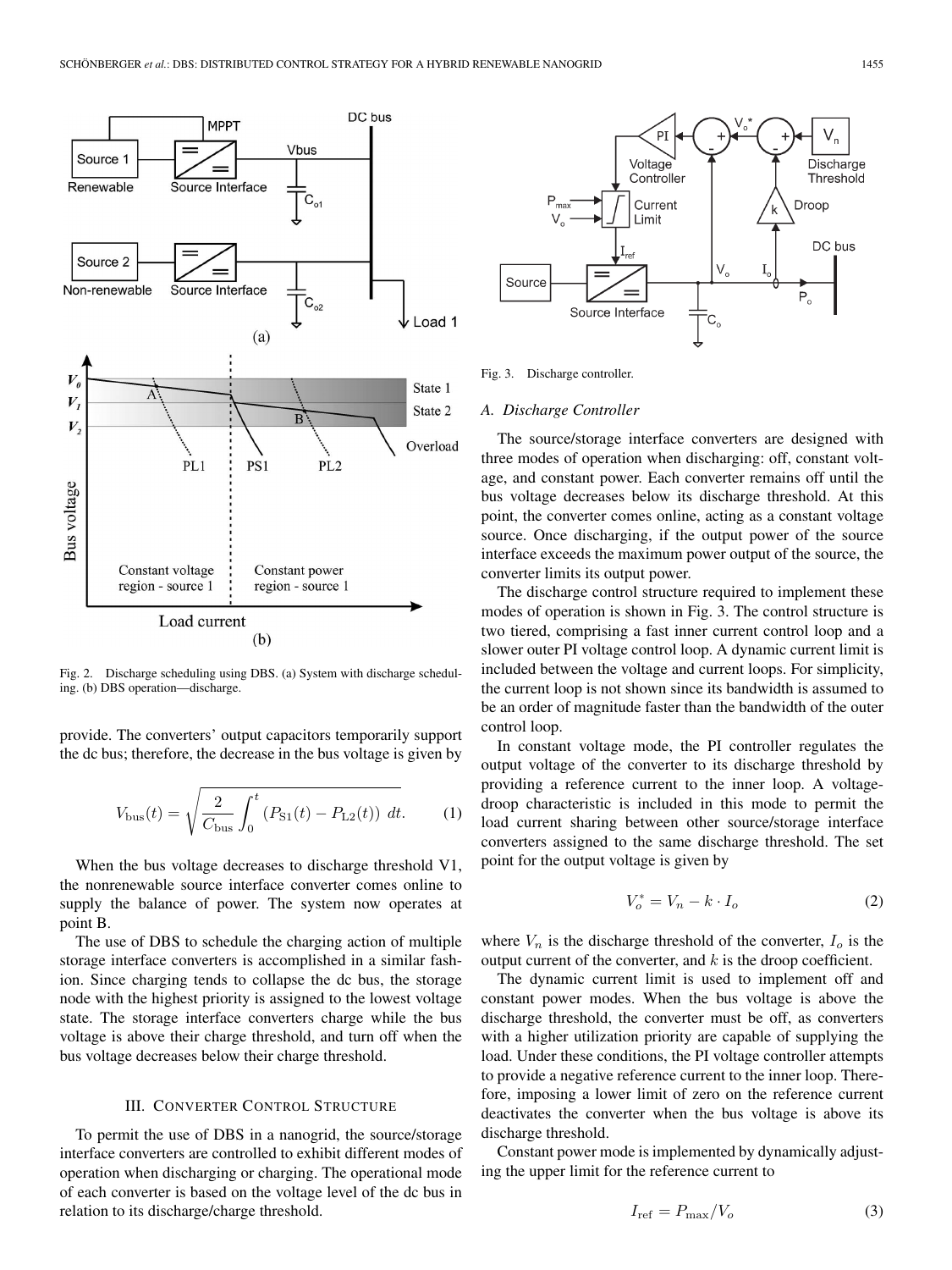

Fig. 4. Charge controller.

where  $P_{\text{max}}$  is the MPP of the renewable source or the peak discharge rating of the storage device. Thus, as  $P_{\text{max}}$  or the bus voltage changes, the reference current changes, such that the converter tracks  $P_{\text{max}}$ .

## *B. Charge Controller*

The storage interface converter is bidirectional, allowing the storage device to both discharge and charge. The storage interface therefore has two control structures, one for discharging and another for charging. The control structure used to implement the charging modes of operation is shown in Fig. 4.

When charging, a storage interface converter exhibits three modes of operation as with discharging: off, constant voltage, and charge limit. However, the operational modes are triggered by a rising bus voltage rather than a falling bus voltage, since charging tends to collapse the bus rather than support it.

The converter remains off while the bus voltage is below its charge threshold. When the bus voltage rises above this threshold, indicating excess renewable power in the system, the converter begins charging the storage device by operating in constant voltage mode. In constant voltage mode, the storage interface converter draws power from the system in a bid to regulate the dc bus at its charge threshold. The PI controller regulates the bus voltage to

$$
V_o^* = V_n + k \cdot I_o \tag{4}
$$

where  $V_n$  is the charge threshold of the converter and k is the droop coefficient that permits multiple storage nodes to share the total charging current. The droop relationship in (4) causes the bus voltage to increase as the charging current increases, because  $I<sub>o</sub>$  is negative under charging conditions.

In constant voltage mode, the storage interface converter operates as a slack bus because it charges using any excess renewable power, provided that its charge current limit is not exceeded. A current limit is imposed on the reference charge current to prevent the storage device from charging at a dangerously high rate when the excess renewable energy exceeds the charge rating of the storage device. This mode of operation is known as charge limit.

It should be noted that using the state of the dc bus alone to determine the operation of the storage node may degrade the lifetime of the storage device if it is a battery bank. With the



Fig. 5. Case study.

control structure shown in Fig. 4, all excess power from the renewable sources is used to charge the storage device, and the batteries are discharged up to their maximum rate regardless of the battery cycle or the depth of discharge. Local information must therefore be used in addition to the state of the dc bus to help optimize charging and discharging operations. By using a supervisory controller to dynamically adjust the charge and discharge limits based on the state of the battery bank, the lifetime of the batteries may be extended. For simplicity though, optimal cycling of a battery bank is not considered in this paper.

#### *C. Load Interface Converter*

Controlling the load interface converter to exhibit different modes of operation based on the voltage level of the dc bus is not a requirement for the implementation of a control law using DBS. However, it is worth noting that DBS has the potential to include demand side management by incorporating this strategy. Since the voltage level of the dc bus reflects a heavy load or a deficiency in available generation, a demandside management strategy can be implemented by controlling the load interface to limit its output power or shed loads when the dc-bus voltage indicates a generation shortage.

## IV. IMPLEMENTATION PROCEDURE

In a hybrid renewable nanogrid, the renewable sources, storage, and backup generation must be utilized in a prioritized fashion to maximize the use of the renewables. The utilization priority for the sources is defined by a system control law, which consists of a number of operating states. The control law is implemented using DBS by first prioritizing the charge/discharge thresholds for the interface converters. Because DBS relies on the bus voltage level to convey system information, reliable operation of the system according to the system control law is then ensured by calculating each threshold with the aid of a dc load flow. Calculating the thresholds ensures that each converter can accurately infer the current operating state of the system despite the bus voltage propagating unequally throughout the system.

To prioritize the sources that discharge into the system, the sources that take the higher priority operating states are assigned to come online at higher discharge thresholds than the lower priority sources. Since the voltage level of the dc bus decreases as a group of sources is consumed, those sources with the higher discharge thresholds come online first.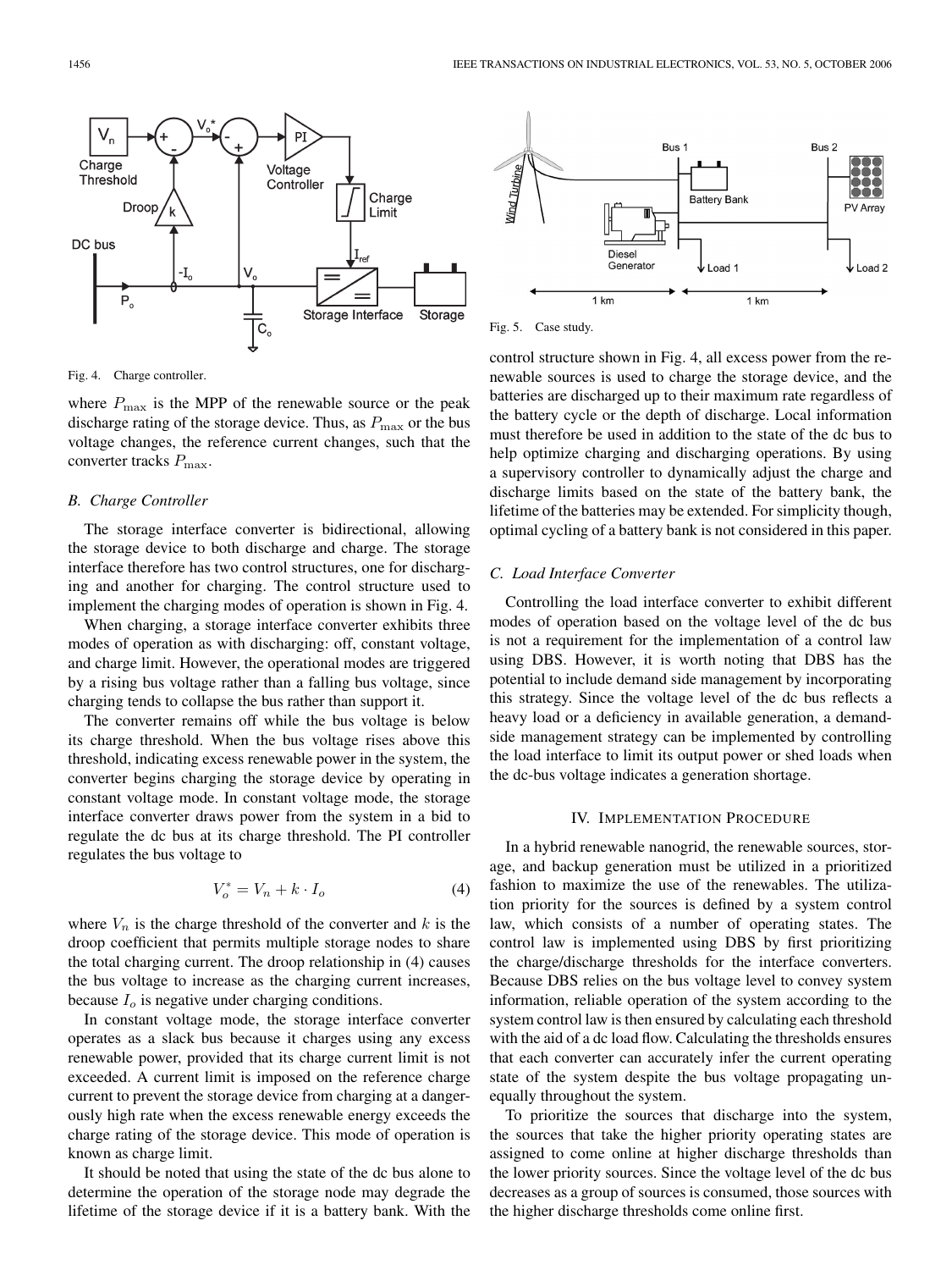

Fig. 6. Experimental system.

Prioritizing the charging of storage nodes is accomplished in the opposite fashion, since charging tends to decrease the bus voltage rather than support it. The storage devices with the highest charging priority are assigned to the lowest charge thresholds.

The thresholds are calculated beginning with the highest threshold. Each successive threshold is calculated to ensure that when the sources assigned to the previous threshold are online, a voltage drop in the system, caused by a transmission line resistance and voltage droop, does not prematurely activate sources assigned to the next threshold. In general, the first discharge threshold  $V_0$  is set to the nominal operating voltage of the system. Each successive discharge/charge threshold  $V_n$  is calculated by subtracting the voltage drop and a margin of error from the preceding threshold

$$
V_n \le V_{n-1} - Vd_n - V_e \tag{5}
$$

where

- $V_{n-1}$  is the preceding threshold, corresponding to operating state  $n - 1$ ;
- $V d_n$  is the maximum voltage drop that occurs with the system operating in the state  $n - 1$ ;
- $V_e$  is a margin of error that accounts for measurement inaccuracies and voltage ripple on the dc bus.

A dc load flow is used to determine  $V d_n$ . The dc load flow is performed with the system operating in state  $n-1$ for all permutations of generation and loading conditions. The worst-case voltage drop is the difference between  $V_{n-1}$  and the minimum voltage at the point where any source assigned to threshold  $V_n$  is connected with the system.

Calculating the thresholds is designed to ensure that the system operates according to the system control law under steady-state operating conditions. This procedure also ensures that the power balance in the system is maintained according to the system control law under transient operating conditions. Provided that the thresholds are calculated to account for the worst case voltage drop in each operating state, the bus voltage level will always indicate the generation required to balance the load. Under a startup transient for example, the DBS may bring an additional source online as the initial surge of current causes the bus voltage to decrease, but the system will settle in its final operating state once the bus voltage has stabilized. It should be



| Source                      | Vout: 12 V                  |  |
|-----------------------------|-----------------------------|--|
| Source Interface            | Vin: $10-15$ V              |  |
|                             | <b>Vout: 70 V</b>           |  |
|                             | Pmax: 100 W                 |  |
| Source Interface Controller | Bandwidth: 1 kHz            |  |
|                             | Voltage Droop: 0.1 V/A      |  |
| Load Interface              | Vin: 60-70 V                |  |
|                             | Vout: $12 \text{ V}$        |  |
|                             | Pmax: 200 W                 |  |
| Load Bank                   | Resolution: 25 W            |  |
|                             | Pmax: 200 W                 |  |
| Transmission Network        | Resistance: $0.1 \Omega/km$ |  |
|                             | Inductance: 0.1 mH/km       |  |

mentioned that short-term transients in the bus voltage in the order of 0.1 ms have no effect on DBS, since these fluctuations are filtered out by the control circuits for the source/storage interface converters.

## V. EXPERIMENTAL SYSTEM

Simulation results have shown the feasibility of using the DBS to schedule storage and nonrenewable backup generation in a dc nanogrid [5], [6]. This section presents the design of an experimental nanogrid that is used to demonstrate the practical operation of DBS. The experimental nanogrid is a scaled-down representation of a case study, as shown in Fig. 5.

#### *A. System Characteristics*

The case study is based on a full-scale system that encompasses two generation/load buses located 1 km apart. The primary source of generation for the system is a wind turbine and photovoltaic array which are sized such that their average output power supplies the average load demand of 2 kW.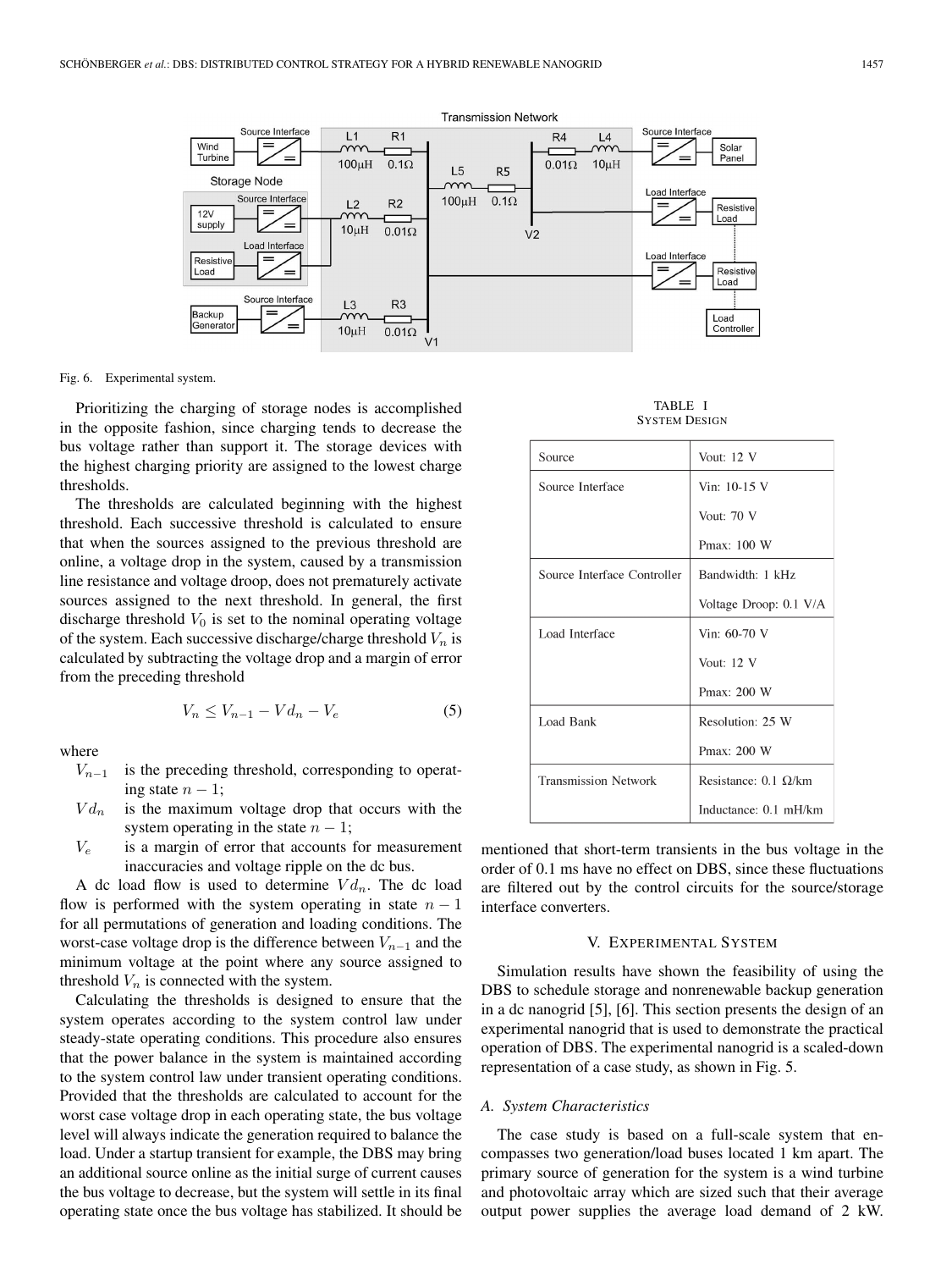

Fig. 7. Source interface and controller implementation.

A battery bank and backup generator maintain a continuous supply of power in the presence of fluctuations in the sources and loads. The parameters of the full-scale system are given as follows: The nominal transmission voltage is 700 V, and the transmission network is an overhead line with a dc resistance of 0.783  $\Omega$ /km, an inductance of 0.983 mH/km, and a capacitance of 10 pF/km.

The experimental system is designed to be a scaled replication of the case study. The experimental system, shown in Fig. 6, operates at 70 V, and has an average load demand of 200 W. The key parameters of the system modules are summarized in Table I. It should be noted that the voltage and power ratings of the converter modules are one-tenth the value they would be in the full-scale system.

For simplicity, 12-V laboratory power supplies are used in place of the renewable and nonrenewable sources. Since these supplies do not have an MPP characteristic, the MPP of the renewable sources is accounted for by varying the power limit of the source interface converters.

The source interface is a step-up dc–dc converter that boosts the supply voltage from 12 to 70 V for connection to the system. A full-bridge hard-switched topology is used, and the control scheme for the converter is shown in Fig. 7.

The source interface controller is implemented using an analog inner current control loop and a digital voltage/power control loop. The inner current loop is based on average current mode control, and the outer control loop is implemented using an Atmel Atmega16 8-bit microcontroller. A supervisory control block selects the mode of operation based on the output power of the converter. When the converter's output power exceeds the MPP of the source, the supervisory controller switches from voltage control to power control mode. The voltage/power control loops are implemented in the microcontroller, and they control the output of the converter by controlling the reference current for the inner loop. A bus voltage conditioning circuit is included in the source interface controller to prevent high-frequency voltage transients above 10 kHz from affecting the operation of the DBS control strategy.

TABLE II SYSTEM CONTROL LAW

| <b>State</b> | Renewables     | Storage        | Generator      |
|--------------|----------------|----------------|----------------|
|              | Const. voltage | Charge         | Off            |
| 2            | Const. power   | Const. voltage | Off            |
| 3            | Const. power   | Const. power   | Const. voltage |

TABLE III CONTROL-LAW IMPLEMENTATION

| Threshold   | Description                   | Value $(V)$ |
|-------------|-------------------------------|-------------|
| $V_{0}$     | Renewable discharge threshold | 70          |
| V1          | Storage charge threshold      | 66          |
| V2          | Storage discharge threshold   | 62          |
| $V_{\rm 3}$ | Generator discharge threshold | 58          |

A bank of incandescent lights is used for each load node. Consisting of six 12-V lights rated at 25 W, each load bank can be controlled in discrete steps of 25 W up to a peak of 150 W. The load banks exhibit constant power characteristics, because load interface converters connect the load banks to the system.

The construction of the load interface is similar to that of the source interface. The load interface is a full-bridge converter that is controlled using an analog inner current control loop and a microcontroller-based outer voltage control loop.

The storage node is constructed by connecting a source interface and load interface converter in parallel. The load interface converter connects the nanogrid to a resistive load to allow charging action while a source interface converter and 12-V supply allow the storage node to discharge into the nanogrid. It should be noted that the power ratings for charging and discharging are different due to the ratings of the source and load interface converters.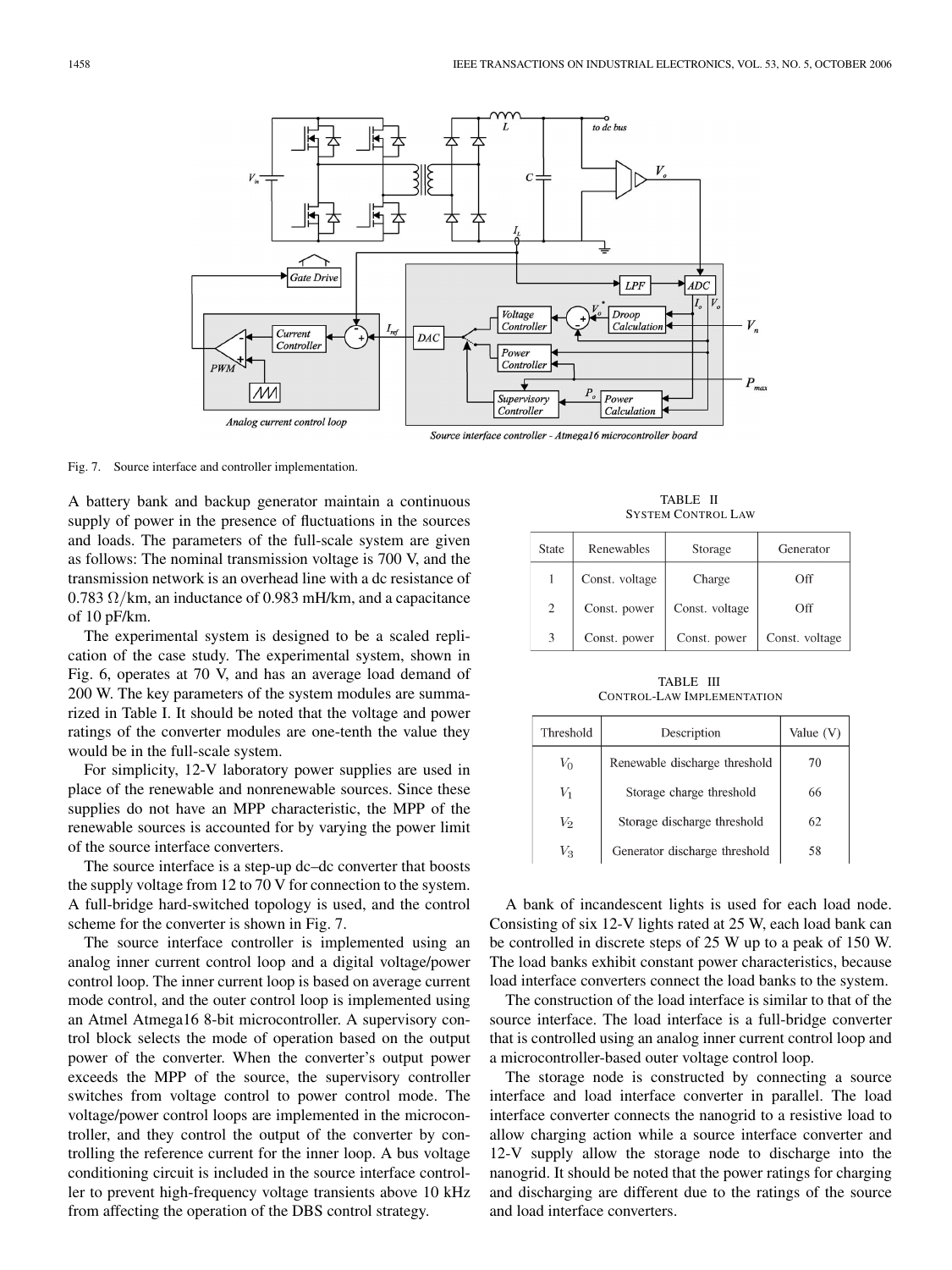The transmission line is constructed as a series  $R-L$  network, with its parameters derived from the transmission line used in the case study. The parameters of the transmission line are scaled down by a factor of ten, such that the per unit resistance of the line in the experimental system is approximately the same as that of the line in the full-scale 2-kW system. Transmission line capacitance is neglected since this parasitic component is negligible compared to the output capacitance of the source interface converters.

#### *B. System Control Law*

The system control law is designed such that the renewable sources begin discharging first, followed by the storage and backup generator. The storage charges using any excess power from the renewable sources. The system control law is summarized in Table II.

To implement the control law, the three discharge thresholds and single charge threshold are prioritized as shown in Table III, and the voltage level for each threshold is calculated using (5). The worst case voltage drop is subtracted from the preceding threshold to account for the effect of transmission line impedance, and a margin of error of at least 2 V is used to prevent voltage ripple on the dc bus and measurement inaccuracies from affecting the mechanism of DBS.

It should be noted that the generator has a startup mode of operation to prevent rapid on/off cycling. When the generator comes online, it initially takes the same utilization priority as the renewable sources. Its discharge threshold is increased from  $V_3$  to  $V_0$  for a minimum cycle time.

## VI. RESULTS

Disturbances to the loads and sources are applied to the experimental system to demonstrate how the control structure of the interface converters forces changes in the bus voltage that automatically bring other sources online. The results are portrayed in Fig. 8. The load and source powers are varied to force a transition between the operating states of the system.

Fig. 8(a) shows the variations in the load currents, and Fig. 8(b) shows the supply currents from the renewable sources. The current from the storage and diesel nodes required to balance the load demand is shown in Fig. 8(c), while Fig. 8(d) shows the voltage level changes on the nanogrid at bus V1.

Initially, load 1 is 25 W, load 2 is 50 W, and the MPP of the wind turbine and PV array is 70 W. Since the renewable sources are capable of supplying the load, the system operates in state 1. The storage node extracts the excess power from the renewable sources up to their MPP by regulating the bus voltage at its charge threshold. The resultant charge current is −1 A.

At 0.5 s, load 1 is increased to 50 W and load 2 to 75 W. The system still operates in state 1, since the renewable sources are able to meet the load demand. However, the storage reduces its charging current to  $-0.2$  A as the excess renewable power is diminished.

At 1.5 s, load 1 is increased to 75 W while load 2 remains at 75 W. The system now operates in state 2 since the load exceeds the power available from the renewable sources. The



Fig. 8. Experimental results. (a) Load currents. (b) Renewable source currents. (c) Backup generator/storage current. (d) Voltage at bus V1.

storage node begins discharging, regulating the bus voltage at its discharge threshold in order to maintain the power balance.

At 2.5 s, the PV array is taken offline, reducing the total power from the renewable sources to 70 W. The storage briefly attempts to supply the power balance, but since the load exceeds the maximum output of the wind turbine and storage, these converters operate in power limiting mode, causing the bus voltage to sharply decrease below the discharge threshold of the backup generator. The diesel generator therefore begins discharging,